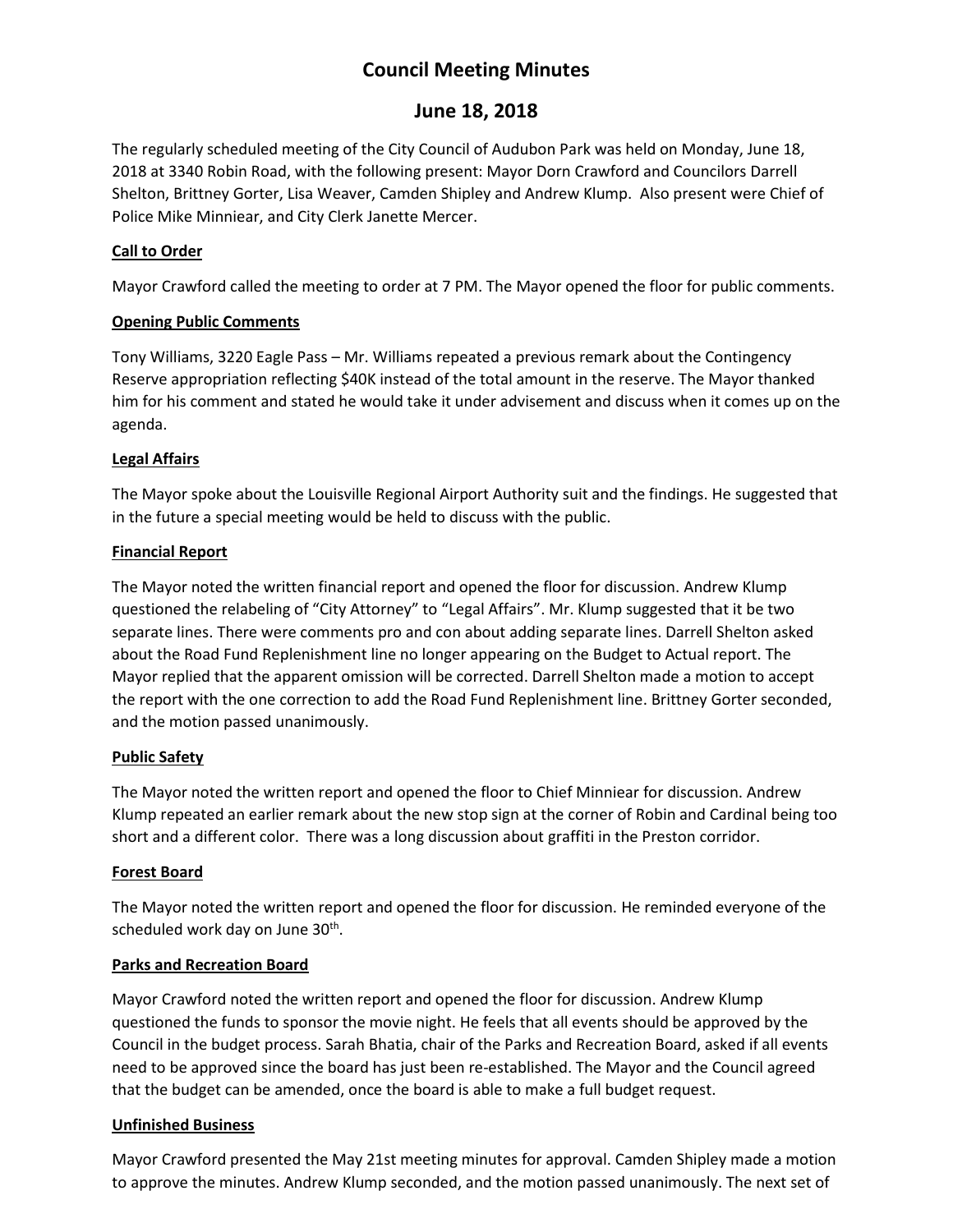minutes presented was the Town Hall meeting on May  $24<sup>th</sup>$ . Andrew Klump made a motion to approve the minutes. Camden Shipley seconded. Lisa Weaver asked if the issues brought up at the Town Hall Meeting about code enforcement were being addressed. Chief Minniear replied that he is keeping a spreadsheet to track all reported issues. The motion passed unanimously.

#### **New Business**

Mayor Crawford opened the floor for discussion on the proposed amendment to the pending City budget for Fiscal Year 2019 introduced by motion at the May meeting. There were discussions about the presented changes to incorporate updated information. Andrew Klump asked about the Contingency Reserve balance. There was continued conversation about the total amount in the Contingency Reserve and how it appears in the ordinance. Andrew Klump suggested that \$10K be moved from the proposed Contingency Reserve to Public Works to repair and construct sidewalks. He also suggested that another \$10K be moved to Administration for a tax rebate program for the businesses on Preston Highway, for a total of \$20K from the proposed Contingency Reserve.

There were discussions about both Mr. Klump's ideas. Brittney Gorter stated that the City needs to develop a strategic plan, so the Mayor and Council can make informed decisions. Andrew Klump made a motion first to approve the originally proposed amendment to the tabled budget. Darrell Shelton seconded, and the motion passed unanimously. Andrew Klump then made a motion to further amend the amended budget to reduce the proposed Contingency Reserve \$10K and add to Public Works for a sidewalk program. This motion passed, with 4 in favor and 1 opposed. (Brittney Gorter, Lisa Weaver, Darrell Shelton and Andrew Klump in favor; Camden Shipley opposed). Andrew Klump then made a motion to reduce the proposed Contingency Reserve another \$10K and to add \$10K to Public Administration for a business tax rebate program. Darrell Shelton seconded. This motion was not agreed, with 3 opposed and 2 in favor. (Brittney Gorter, Lisa Weaver and Camden Shipley opposed; Darrell Shelton and Andrew Klump in favor).

Darrell Shelton questioned the increase in Public Works salary. There were several comments about the increase and job performance. Darrell Shelton asked for a job description or a working task list for public works. Mayor Crawford agreed to produce a job description. There were remarks about the entrance lighting project and the budget amount justifiable for completion. Andrew Klump suggested that the revenue reflected in monthly reporting under Proceeds of Community Activities be added to a new line item of Parks and Recreation Reserve. The Mayor asked the City Clerk for the second reading of the Budget ordinance, as amended. The City Clerk executed the seconded reading, and the budget was unanimously adopted as amended above.

#### **Mayor's Report**

The Mayor reminded everyone about the newsletter for this quarter; if anyone has articles to submit, please do so quickly.

#### **Closing Public Comments**

Tony Williams, 3220 Eagle Pass - Mr. Williams indicated that several problems could be resolved if there were job descriptions and training. He suggested bonuses instead of hourly increases for employees.

Laura Kelty – Ms. Kelty is in favor of sidewalks along Cardinal. There were remarks about speed on Cardinal Drive.

Brittney Gorter made a motion to adjourn. Andrew Klump seconded, and the motion passed unanimously.

The meeting adjourned at 9: 39 PM.

The next scheduled meeting will be July 16, 2018 at 7:00 PM.